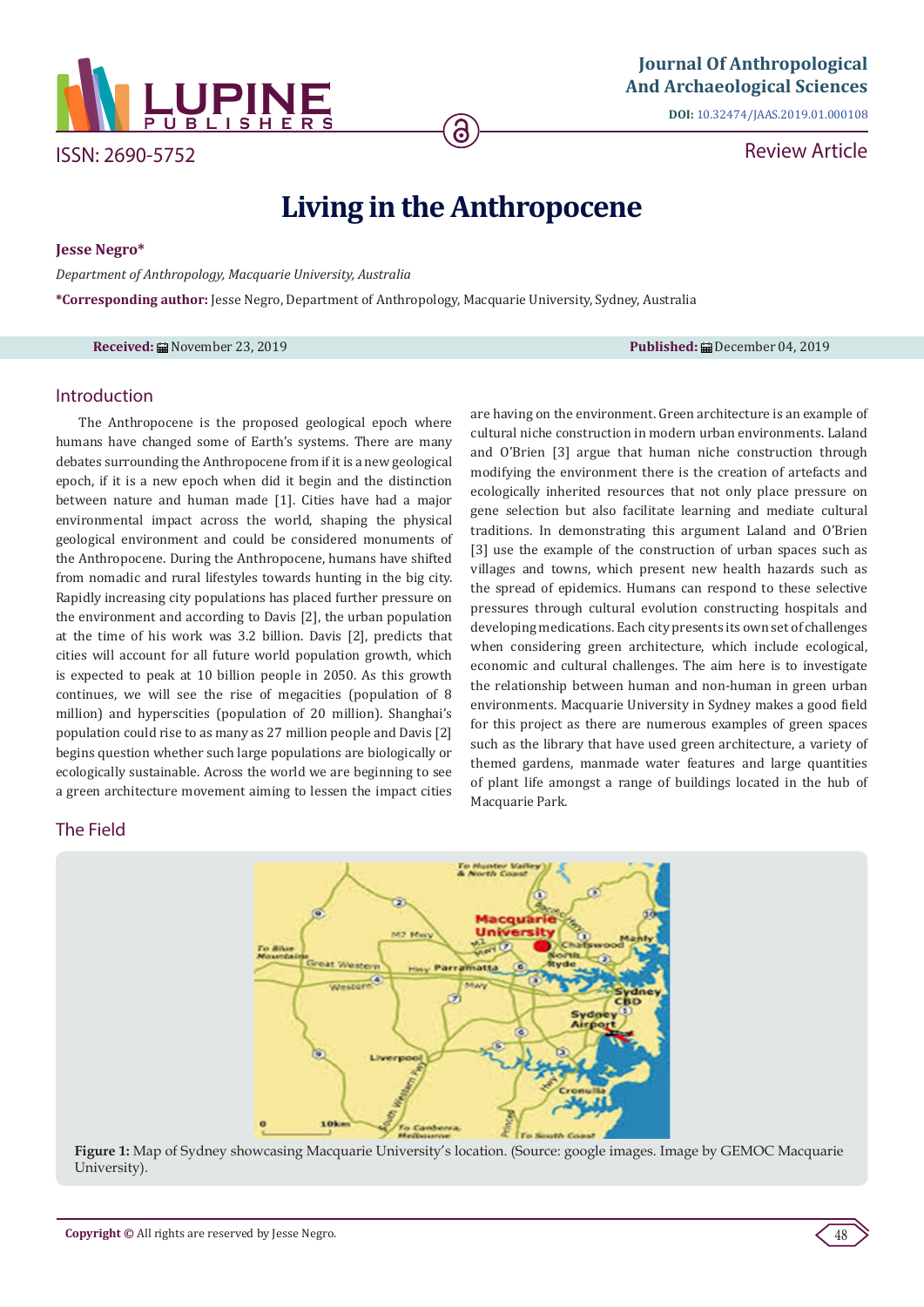The sound of raging cars pierces through the thick smog of the formally crisp morning air. There is seemingly no hiding from the noises, the smells or the sights of the city. Whether we live in a studio apartment with a pocket-sized window or a top floor penthouse with more bedrooms than people we all face the same concerns in an urban environment. As the day progresses, we navigate the city using various modes of transport, a variety of steel boxes powered by burning fossils and electric currents try to mask us from these toxic interactions, but these come with their own set of issues. We follow paths that have been carved through the surface of the Earth and held into place with concrete; they feel cold and are so dark they appear endless. Delays are inevitable whether it's bumper to bumper on congested roads or shoulder to shoulder on a stressed public transport system. Finally, an automated computer system tells that we have reached our destination and for some this simply means they will spend the next portion of their day in steel and concrete monuments with the next thing to look forward too is the same arduous commute home. However, for others when they exit their modes of transport suddenly there is space, the air is fresher and the sights more scenic. The emergence of green architecture in urban environments has many benefits, which students at Macquarie University get to experience every day on campus. Macquarie University is located 40 minutes North of the Sydney city central business district (Figure 1).

The University attracts students from Sydney's West, North, East and South as well as International students from all corners of the Earth. The University is surrounded by concrete monuments in every direction from the growing Ryde and Hornsby business and residential districts. The University Library is a premium example of green urban space as it utilizes a range of sustainable elements such as construction, water recycling, power conservation, innovative technology and green spaces predominantly the green roof. Sustainability was a key aspect of the library's construction with 80% construction waste being recycled [4]. The production of both concrete and steel consumes a lot of energy and produces high carbon emissions. The University combated this concern by using recycled materials to save on the production of new materials for the library. Meticulous planning was not only put into the construction of the library but also the design of the library. The library was designed with a glass facade to allow in maximum levels of light to save on energy used to produce artificial light [4]. To allow natural light through the entire building two wells are located in the middle of the library that makes use of large windows spreading light through the building. The final element of the library's design covered here is the roof, it is unlike many other examples of green architecture that line their roofs with black solar panels. The library features a green roof, which makes use of native plants providing an irrigation system for the 300 000-liter water tank that sits beneath the library [4] (Figure 2).



**Figure 2:** Part of Macquarie University's green roof. (Source: Macquarie University. Image by Macquarie University.).

The water tank reduces the amount of water the University takes from Sydney's water supply by using the water for university toilets and watering the University's other green spaces such as the gardens and grass. While environmental, economic and social benefits are important aspects of green architecture in the Anthropocene, the element that is most often missing is the way humans utilize and connect with spaces [5].

Across the first semester of 2016 at Macquarie University I used three different locations across the campus for participant observation sites; the library green roof, Macquarie University's lake and Wally's walk which intersects with three of the university's native gardens. I visited each site twice for an hour in the two weeks that followed the mid-semester break. Despite the university website suggesting that green roof had also been designed for informal study, social gatherings and university club and group meetings there was little to be seen in my observations in week 7 and week 8. I observed the site between 12:30 and 1:30 pm when the University is usually at its busiest, both days the sun

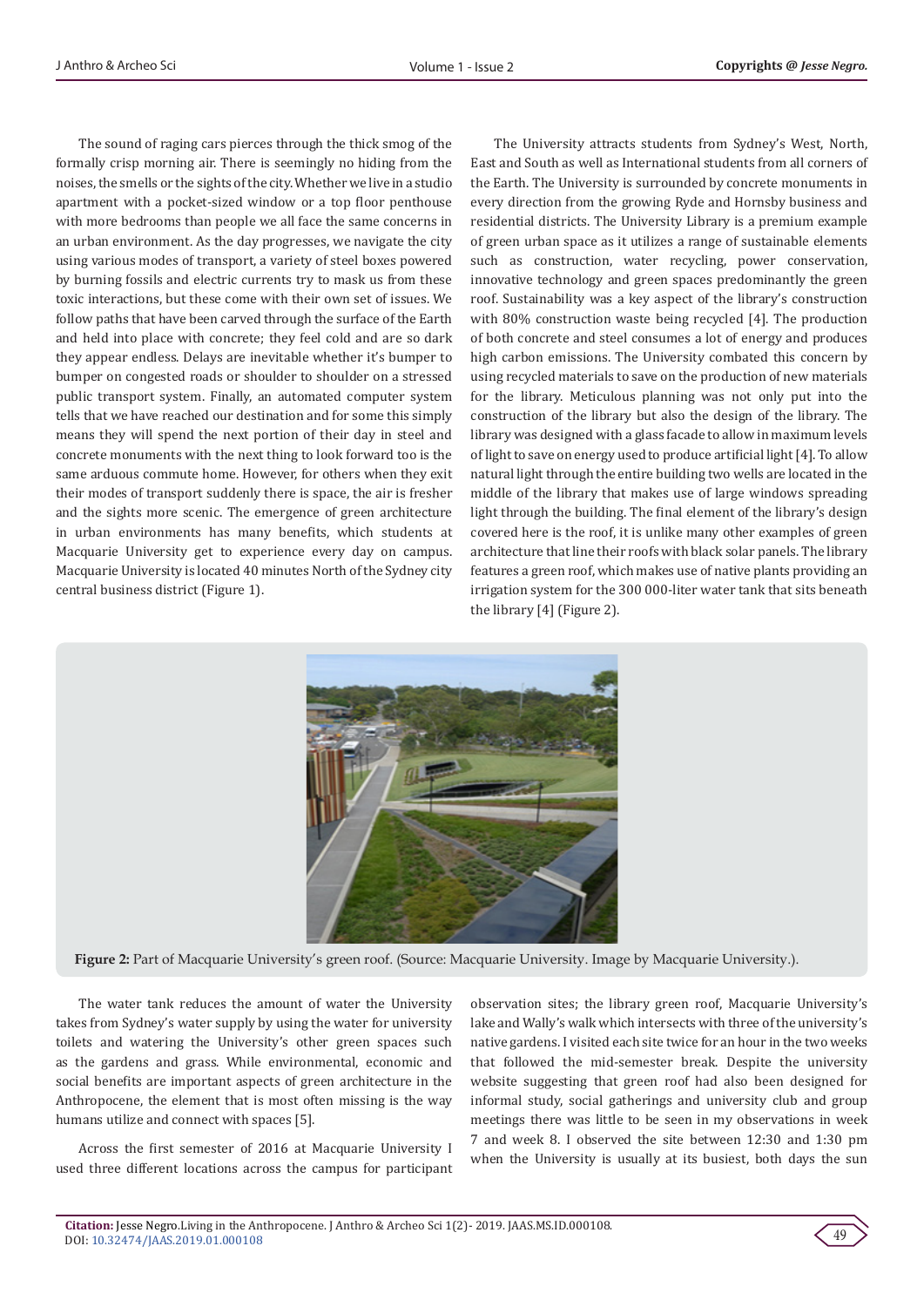shone brightly, and the temperature sat comfortably at 23 and 26 degrees Celsius respectively highlighting no obvious reasoning for the lack of engagement with the green roof. I visited my second site on the same days between 11:15 and 12:15 pm, the lake is located adjacent to the food court and central hub. During these periods of observation, I began to notice several behavior patterns; across both observations 122 people sat on the grass between the lake and the central hub mostly to eat their lunch. However, as more people gathered it became evident that people did not want to sit next to the lake, there was an approximately 15-meter gap between the lake and the closest group of people. There were several individuals who were able to break this invisible barrier if only for a few seconds to take their phone out and take a picture before retreating to their group. The final site I observed was Wally's walk between 2:30 and 3:30 pm and on both occasions a university group was served chai tea on the grass. The remainder of the grass was covered in a thick undisturbed blanket of leaves that had fallen from the surrounding trees. This space has four benches and tables that have been used to promote multifaceted use such as eating, studying and recreational activities. Wally's walk appeared to be a high traffic area for the university with streams

of students walking between the surrounding buildings and stopping at the coffee cart next to student connect. As I continued to observe I noticed that people were stopping for more than just coffee, in the middle of the walkway people would stop with their friends pointing towards the garden with many even pulling out their phones to take pictures before continuing without engaging further with the space. Participant observation studies have many advantages and disadvantages which I encountered during my visits to the field. Observation is unobtrusive meaning there is little to no manipulation of the participants and there is no rigorous ethics approval required. Critiques of observational approaches have been that they are unfalsifiable, generating debate over key findings and analysis of behaviors [6]. Understanding the relationship between humans and green built environments requires more than observational behavioral analysis. Critical discourse analysis stems from theory of language that views the use of language as a social practice [7]. Through analyzing language used to discuss green urban environments at Macquarie University I was able to uncover new insights into the way humans use green urban spaces. Table 1 below demonstrates a sample of the different ways people think about, discuss and use green spaces at Macquarie University.

| Table 1: A sample of social media commentary on green spaces at Macquarie University. |  |  |
|---------------------------------------------------------------------------------------|--|--|
|                                                                                       |  |  |

| <b>Position</b> | Comment                                                                                                 | <b>Links to Sources</b>                                                                   | Likes/Shares |
|-----------------|---------------------------------------------------------------------------------------------------------|-------------------------------------------------------------------------------------------|--------------|
| Positive        | #green green green so green. Can't stop looking at this<br>#wonder of #architecture                     | Instagram-image of Macquarie Universities<br>green roof.                                  | 5 shares     |
|                 | Arg! why do these birds always want my lunch? #under<br>attack                                          |                                                                                           | 43 likes     |
| Negative        | Cigarette smoke ruining what would have been a pic-<br>ture-perfect lunch: @ should have stayed inside! | Facebook – picture of two Ibis' fighting over a<br>piece of bread near the lake           | 103 likes    |
|                 | Such a pretty garden: D if only there was a tree so I wouldn't<br>burn! #albino                         |                                                                                           | 56 likes     |
| Neutral         | First day back at uni and found something new on top of the<br>library #urbanexplorer                   | Facebook – picture of the library green roof<br>taken from the path that runs through it. | 18 likes     |

 Participant observation and discourse analysis revealed that people who visit Macquarie University do engage with many of the green spaces that are available. However, the engagement with the spaces tends to be superficial with spaces being used for photo opportunities instead of their primary social function. There are numerous barriers that cause a superficial engagement which include lack of facilities on the green roof such as chairs, benches or shade deterring people from using the roof as a studying or social space. Secondly many of the green spaces such as native gardens and the green roof are well hidden meaning that many people who come

to Macquarie University regularly may not know that they exist. Thirdly some forms of wildlife particularly birds encourage people to look for other spaces as they associated with many common fears such as being swooped or having food stolen. Finally, some social media commentary identified litter as a deterrent from using green spaces on campus. The commentary specifically mentions smoking and cigarettes as a key issue as both an aesthetical and health concern. Does this mean spaces were designed with the wrong functions in mind? Are the spaces not promoted correctly? How much do our relationships with green urban spaces matter

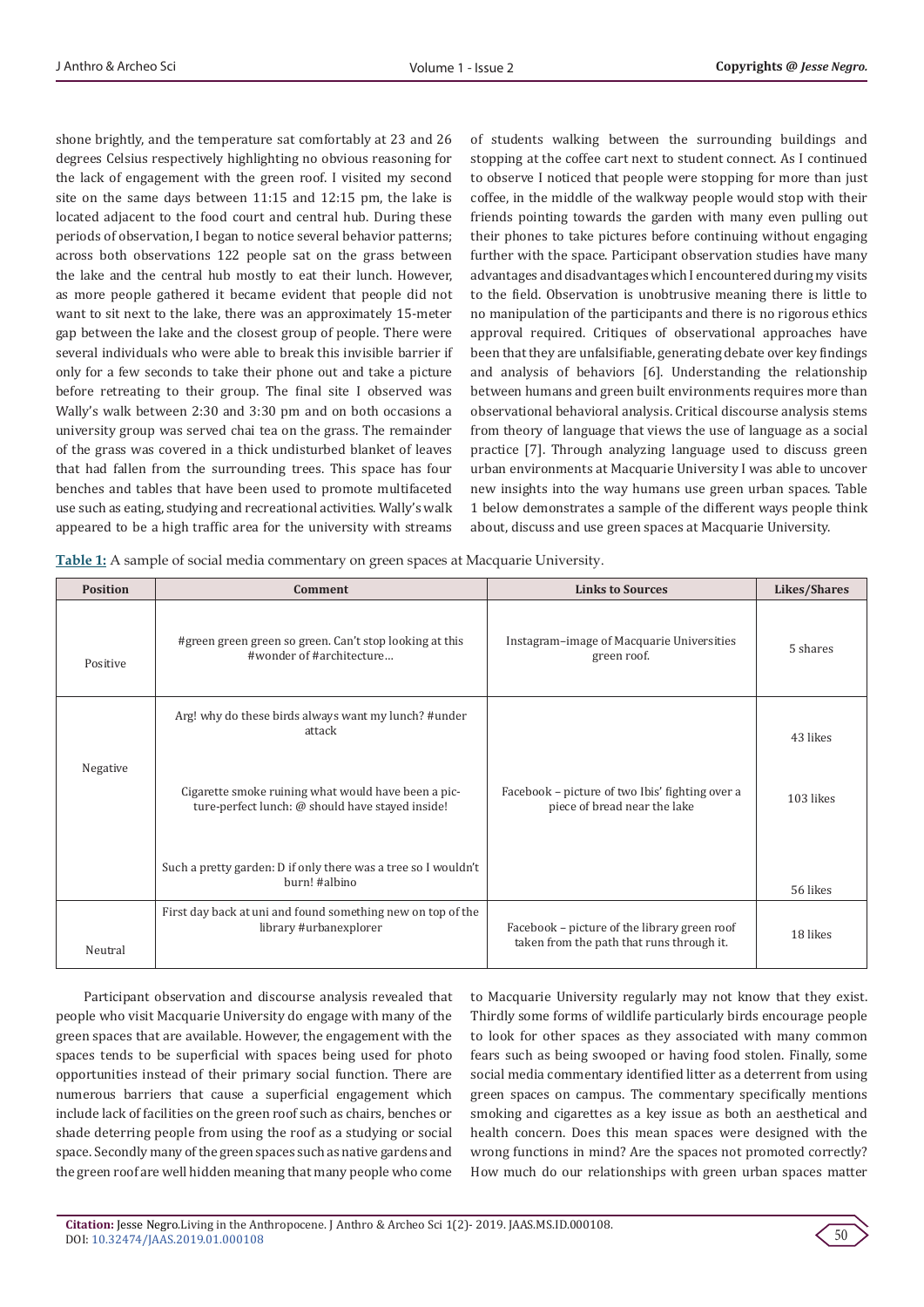if they are providing environmental benefits? In addressing these questions, we will begin to broaden its field to analyses if there are similar concerns with green urban spaces around the world.

## Broadening the Field

Cities around the world are beginning to turn to green architecture to function in what would be considered a good Anthropocene. Living in a good Anthropocene is more than reducing carbon footprints through recycling energy and sustainable construction. The second part of a good Anthropocene is humans being able to positively interact with green urban spaces generating social benefits. Humans interact with the built environment in many different ways; typically, this will involve changes in designs or construction to solve problems that are plaguing the community. Illness and Health are two key factors that have been behind changes to urban environments. An early example of this type of change is in 19th century London where an outbreak of cholera which people believed these foul smells or miasmas, prompting improvement of infrastructure such as waste disposal essentially shaping what we view as the modern city [8]. Modern cities are becoming plagued

with different kinds of illnesses specific to urban environments that impact on humans' mental health and lack of physical activity. According to the World Health Organization, physical inactivity is a major public health risk. In Australia half of the population does not reach the 30 minute daily physical activity recommendations. A study found that people who use green urban spaces are three times more likely to achieve recommended levels of physical activity than those who do not use the spaces [9]. Urban environments have high incidences of schizophrenia with most suffers having a negative prognosis. Research in Brazil has demonstrated that many cases of mental illness can be linked to social environment factors such as living and work place settings, although other environmental factors like heavy metal poisoning cannot be ruled out as a key contributor [10]. This type of concern in urban environments demonstrates the need for green spaces to both improve the environment as well as provide a social space that can provide stress and anxiety relief to construct a healthy urban community. The Khoo Teck Puat Hospital [11] is an example of the fusion between greenery and the built environment having positive environmental effects and also beneficial to patient recovery (Figure 3).



**Figure 3:** Khoo Teck Puat Hospital showcasing a hospital in a garden and a garden inside a hospital. (Source: Khoo Teck Puat Hospital. Image by Alexandria Health).

The hospital is described as a healing space with terrace and roof gardens providing therapeutic green spaces as well as demonstrating sustainable development and the preservation of biodiversity which are critical factors in Khoo Teck Puat Hospitals' environmental philosophy. Currently environmental philosophy has remained marginal in academia despite a few recently published works, but Plumwood [12] argues that the discipline needs renewal as it does not address the planetary ecological crisis or provide any guidance. This is evident when analyzing human exceptionalism which is the belief that self-conscious beings have mastered nature [12]. Although this concept would seem to suggest we have gained a thorough understanding of the way human and nonhuman worlds interact the concept itself is flawed as there are

many aspects of nature that we have far from mastered such as bush fires, cyclones, earthquakes and superstorms. Our attempts to understand the interaction of different worlds often appear to be the desire to control different worlds which is further separating the human and the non-human [12]. As humans become more technologically advanced, we may begin to see greater changes to the physical environment altering earth systems and influencing human development. Lang [13] argues that develop effective green buildings it is necessary to consider the characteristics of the region respecting relationships between different cultural and class groups. Understanding physical environmental elements and social factors are both crucial to the development of urban green architecture in the Anthropocene.